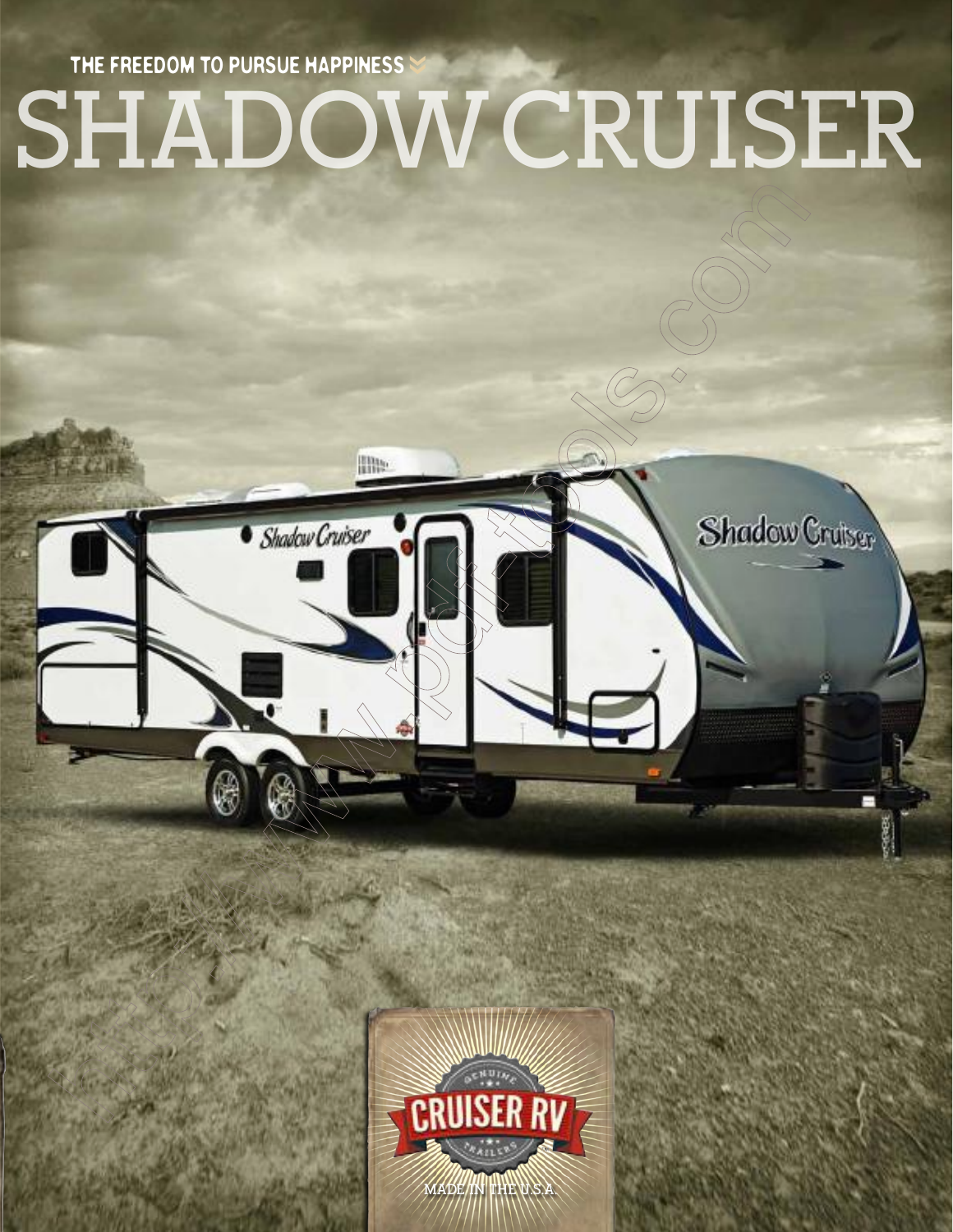## **the easiest-towing, best value in travel trailers—our original LIGHT**

teleci

ABOVE: The barreled interior ceiling adds a lot of room—you won't find this on a competitor at our price point. And notice the plush leather sofa, glazed cabinet doors, decorative slide out rails, and more to add value to this unit that sleeps nine! ‹‹

Shadow Garen

BELOW: Model 280QBS shown here features our Super-Booth 48" dinette. The private bedroom is unique too because most have curtains to section it off. Cruiser RV uses hard doors for complete privacy. ‹‹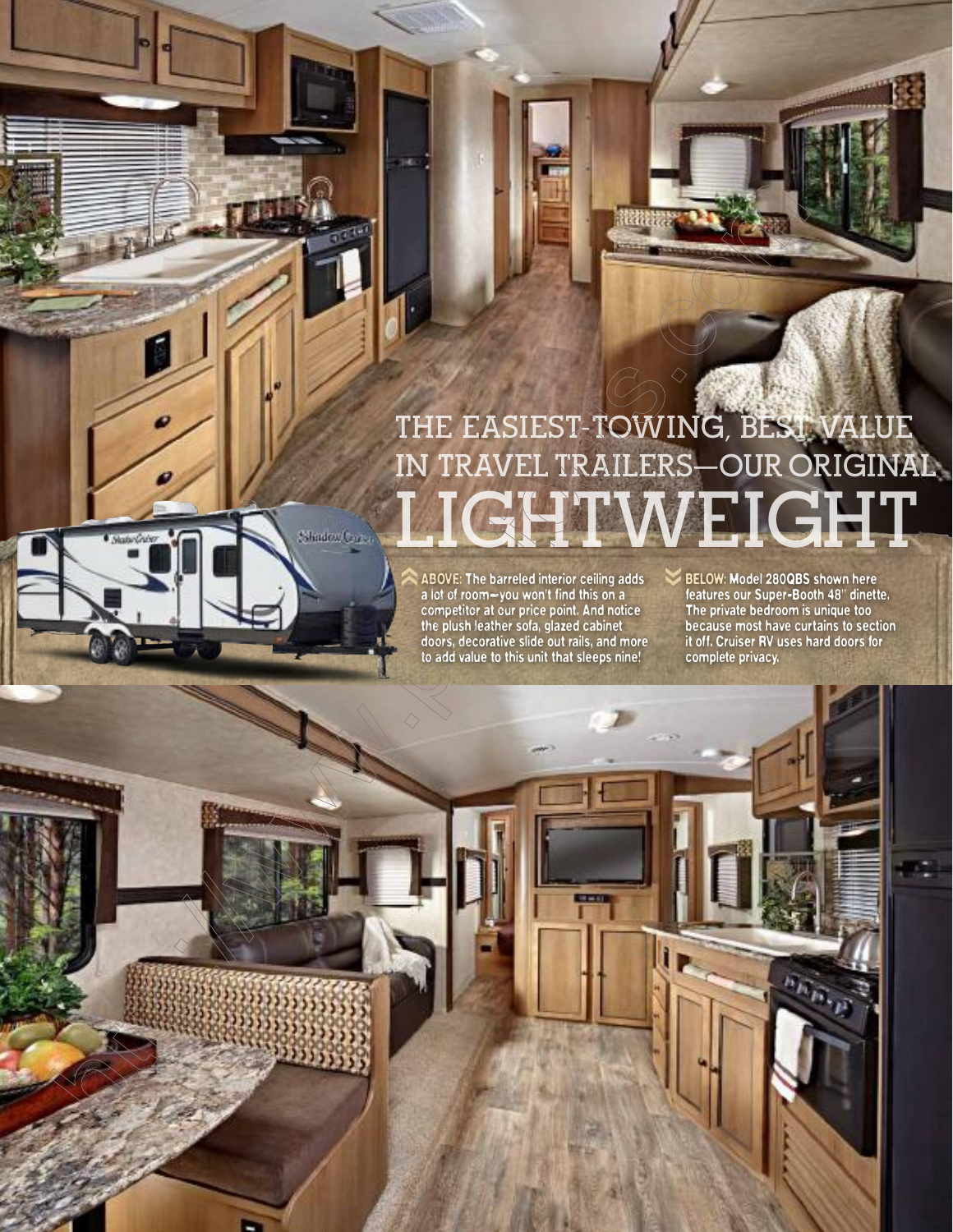





BATH: Features a full sized tub for the kids. Also hand-made medicine cabinet, not cheap plastic.

FEATURES: Standard AM-FM Bluetooth receiver (shown) and Opt 32" LED TV along with tons of storage are amazing in a lightweight travel trailer. BEDROOM: Standard full size Queen bed (60x80") where most brands are 60x74" beds.

BUNKHOUSE: The 280QBS shown has a kid's dinette that converts to a bed. Also features a fold-up bunk above.

KITCHEN: Notice the deeper sink, high-def countertops and decorative tile wall accents.

**WISHT OUR WEBSITE TOR MORE CRU** 



**Chestnut** 





Wood flooring